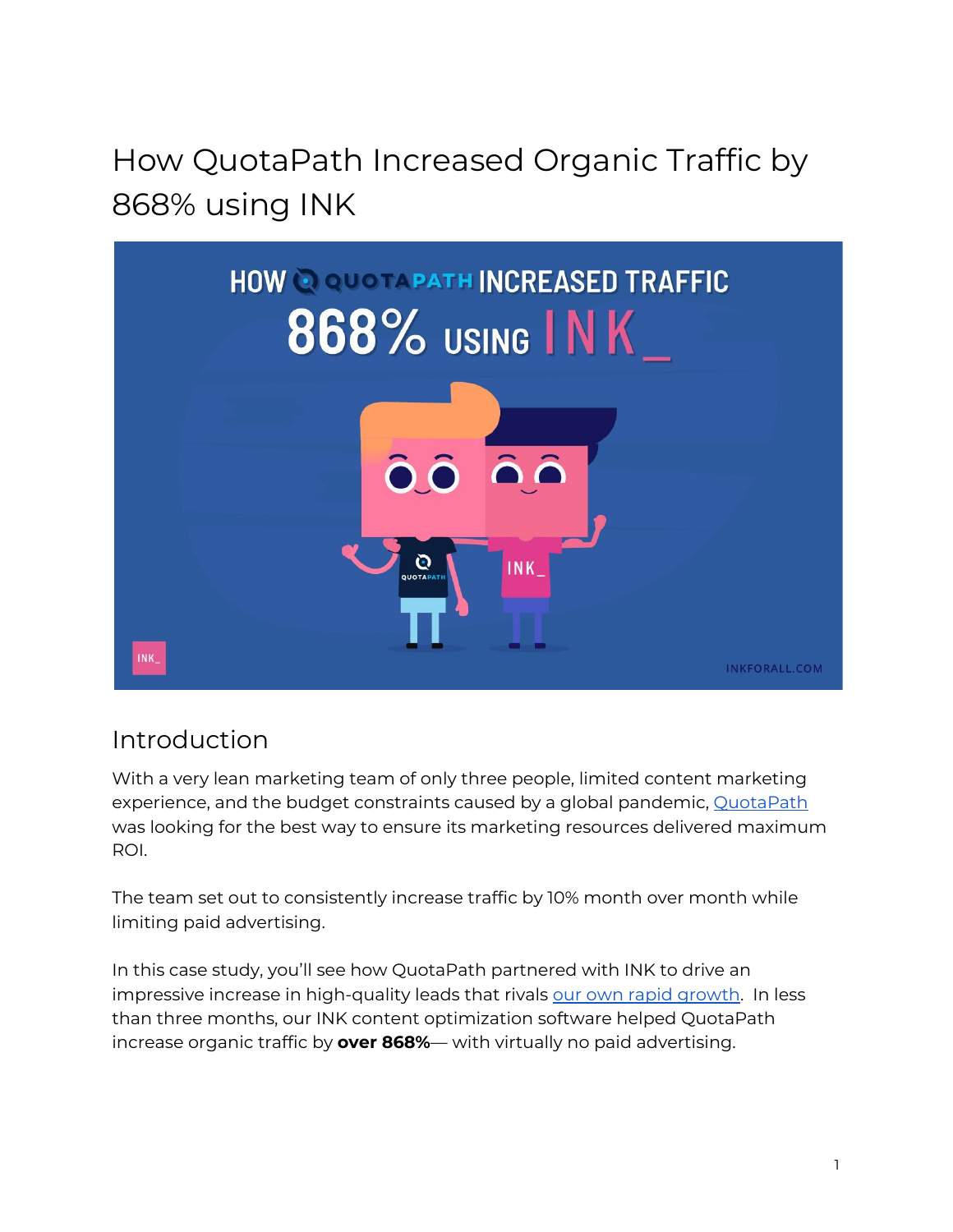What's more, before launching this initiative with INK, QuotaPath had just nine keywords ranking in the highly-visible top 10 Google search results for extremely competitive keywords.

After QuotaPath's INK-optimized content was launched, the number of **top-ranking keywords increased by 680%**, making the company almost **eight times more visible** to its target audience.

> *"We're much more deliberate about SEO when writing using INK. Before, we wrote what we THOUGHT people might want to read. Now, we KNOW what people want, and we can provide that for them."* — Graham Collins, Head of Growth at QuotaPath

Here's how QuotaPath used INK to become SEO experts, save the company money, and connect with the highest-quality leads like never before.

### Background

Historically, QuotaPath's digital marketing strategy relied heavily on SEM with some supplemental SEO. The company combined paid advertising with occasional content marketing experiments like publishing blog posts and press releases.

For example, QuotaPath did not have a defined SEO strategy or content calendar. Instead, the team produced most of its content off-the-cuff. Since publishing frequency and consistency are important ranking factors, QuotaPath's organic traffic was inconsistent and not growing.

Then, the COVID-19 pandemic forced virtually every business to re-evaluate their objectives, capabilities, and budgets— including QuotaPath. As businesses began transitioning to a remote model and widespread lockdowns continue to keep consumers at home, a strong and visible digital presence became more important than ever.

Like many companies, QuotaPath decided to pause the majority of its paid ads and pivot to more organic tactics to drive leads to its website. The team was always interested in exploring different avenues to help increase traffic organically, but now it was a crucial business objective.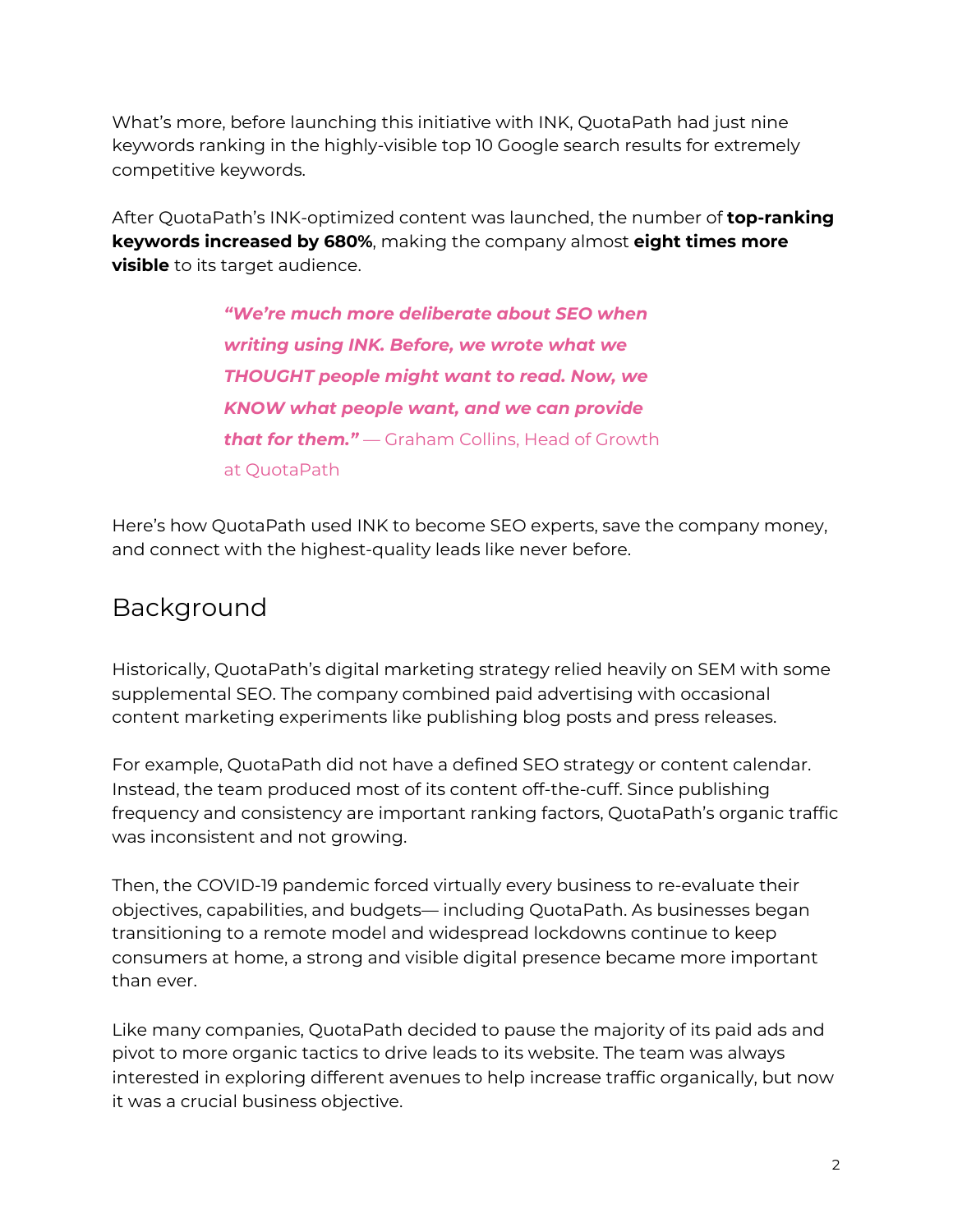QuotaPath sought to achieve this goal with a planned content initiative using INK.

### SEO Audit

QuotaPath used Ahrefs to evaluate its current SEO performance. The idea was to establish a baseline that the team could use to measure any resulting traffic changes, gains, and increases.

While several pieces of previously published content *did* drive organic traffic to the QuotaPath website, an SEO audit revealed that the traffic wasn't consistent or growing.

For example, before launching INK-optimized content, QuotaPath's organic traffic was stuck between 80 and 150 visitors. The company's website was ranking organically for about 530 relevant keywords, but only about eight keywords in the top 10 Google search results. Finally, QuotaPath's traffic value was about \$162.



An overview of QuotaPath's impressive INK-powered organic growth in record time.

## Keyword Research + Competitive Analysis

To ensure the new content was as relevant to the company's target audiences as possible, the QuotaPath marketing team started with intent research.

Since QuotaPath is a sales compensation and commissions tracking software provider, the majority of its content is sales-oriented. QuotaPath's content addresses three main intent groups, with articles geared toward sales leaders, sales operations,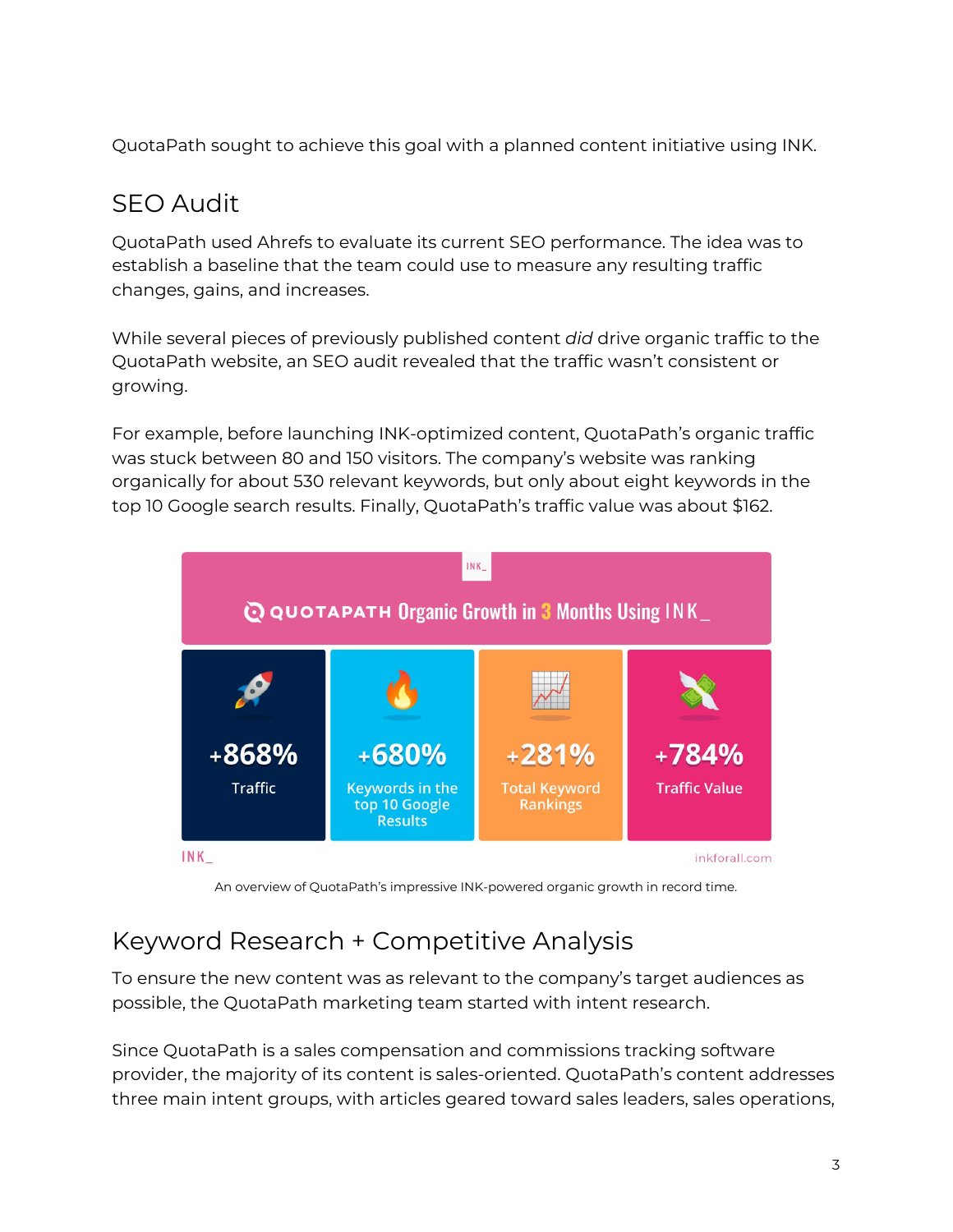and individual salespeople. Therefore, the team identified relevant keyword opportunities within these three intent groups.

Specifically, QuotaPath targeted low-difficulty keywords with a search volume of at least 250 searches per month. Next, the team conducted a competitive analysis to understand if competitors were already ranking for any of the same keywords.

In the end, the team settled on a final list of 200 target keywords.

### SEO Strategy + Content Creation

QuotaPath's objectives were to:

- Increase traffic by 10%, month over month.
- Rank in the top 10 Google search results for at least 20 of their 200 total target keywords.
- Decrease SEM spend.
- Focus on creating evergreen content for a more sustained ROI vs. SEM.

As such, the team relied on Ahrefs to identify the keywords for which competitors were either not ranking well for or at all.

QuotaPath then selected the 20 keywords with the highest volume and lowest ranking difficulty. These search terms represent QuotaPath's priority keyword list for this initiative.

Next, the team used this intent research and the INK content performance optimization software to craft a comprehensive blog article for each priority keyword.

The goal was to ensure the content was the most topically relevant resource for the audiences that are searching for it. And, as a result, give the articles the best chance of ranking for the target intent groups.

To accomplish this goal, QuotaPath writers followed a seven-step content creation process to craft the articles:

- 1. Enter the target keyword in the INK app.
- 2. Take note of the ideal content length that INK suggests based on its real-time competitive analysis of the content that is already ranking in the top 10 Google results for that keyword.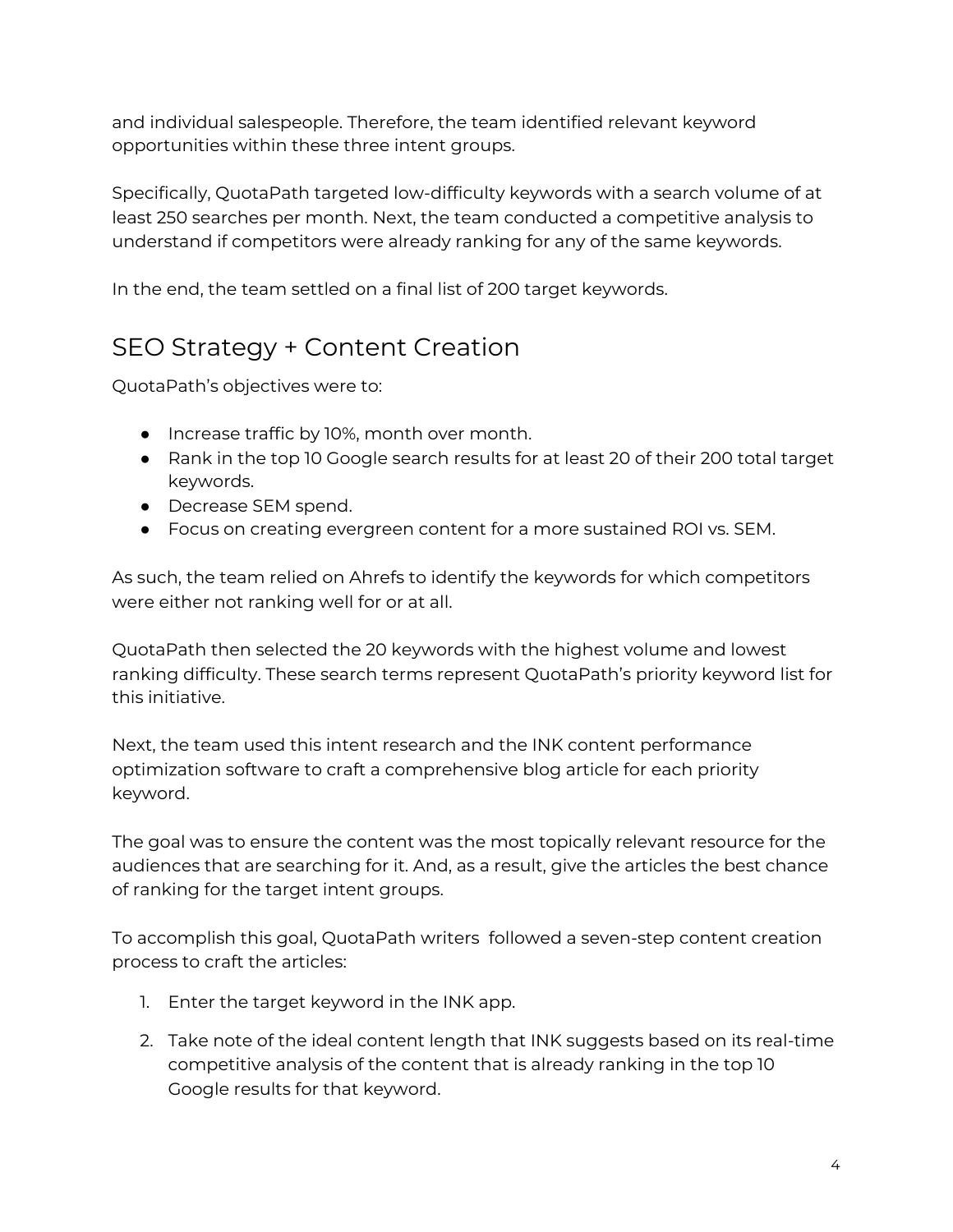- 3. Write a few hundred words, taking into account INK's spelling, grammar, and readability suggestions.
- 4. Review INK PRO's Topic Ideas, which are a list of topics (not simply keywords!) that do not appear in the content but are related to the target keyword.
- 5. Incorporate INK PRO Topic Ideas to make sure the article covers the subject from all possible angles.
- 6. Add and adjust based on INK's suggestions for improvement until the content achieves an INK Score of at least [85%-95%.](https://blog.inkforall.com/google-website-ranking-data-study)
- 7. Upload and publish the entire article with images and metadata using the INK [WordPress](https://wordpress.org/plugins/ink-official/) plugin.

Regarding publishing frequency, QuotaPath opted to launch two blog posts per week—one on Tuesdays and one on Thursdays.



#### Results

QuotaPath's main objective was to increase traffic by 10%, month over month. The team didn't just achieve this goal— they exceeded it.

For example, in the first month of this initiative, QuotaPath's organic traffic grew by 34%. These gains **blew past the team's goal by 24%**.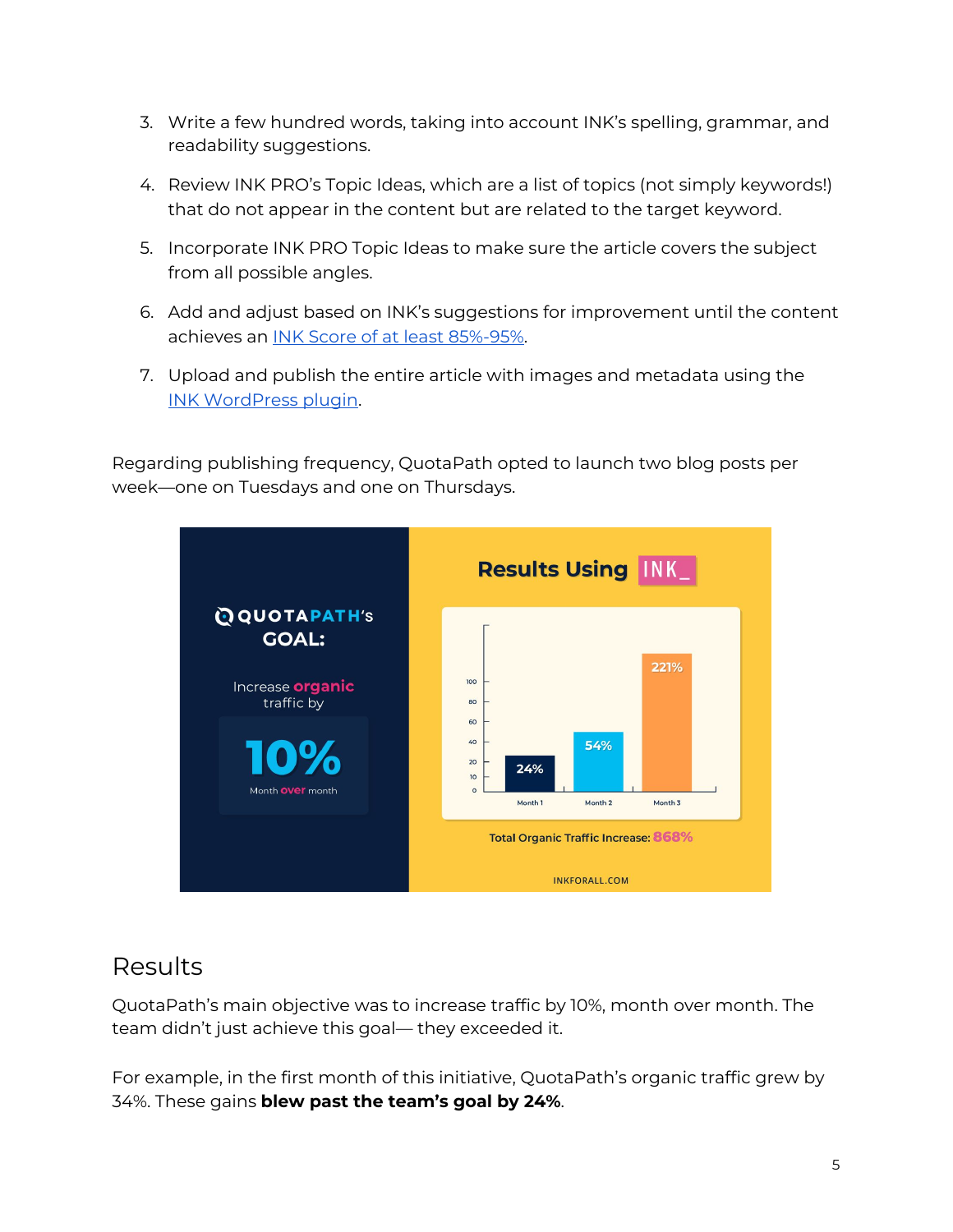By the second month, organic traffic continued to build momentum and **increased by an even more impressive 54%**.



In the third month, however, growth exploded. **Organic traffic improved by an unbelievable 231%**, helping QuotaPath skyrocket past its goal by more than 220%.

Ahrefs snapshot of QuotaPath's organic traffic boom after using INK.

With virtually no backlinks and no paid advertising, this INK-powered initiative produced the most astounding growth in QuotaPath's two-and-a-half-year history. And, at an incredibly rapid rate.

> **"***Usually, by two days after the blog is published, we begin seeing traffic to that post***."** — Graham Collins, Head of Growth at QuotaPath

**INK-optimized content delivered 868% more traffic in 10% of the time**. After almost 30 months of inconsistent traffic and being buried beyond page 3 of Google search results, INK helped QuotaPath guarantee the top spot in less than three months.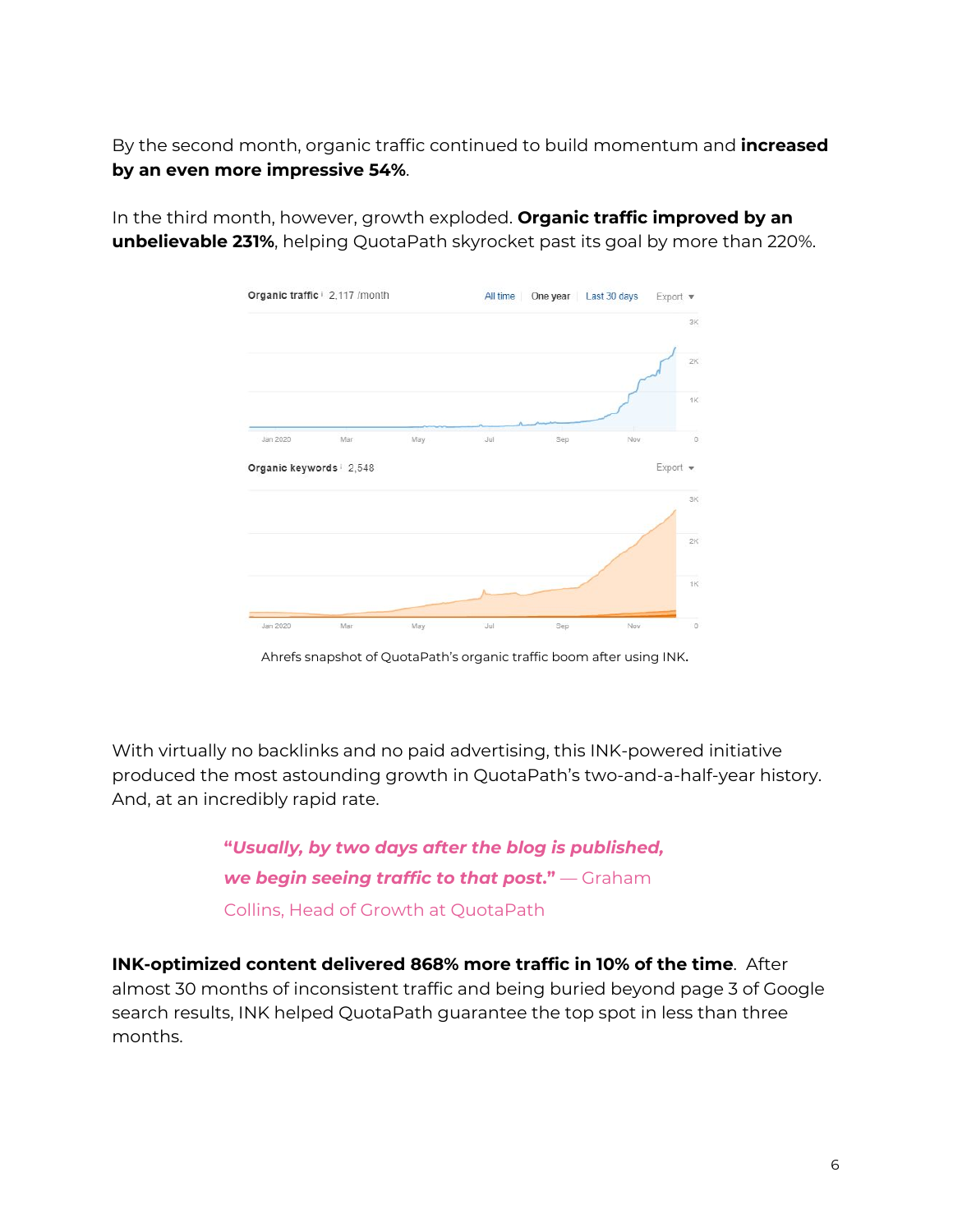

Ahrefs snapshot of how the concentration of QuotaPath's organic keywords ranking in the top 10 Google results (in orange) increased after launching INK-optimized content.

#### In fact, **three out of QuotaPath's top five pages were blog articles optimized**

**using INK** as part of this initiative. The remaining two top pages are not blog content relevant to this initiative; instead, one is the QuotaPath homepage, and the other is a conversion landing page.

| Top 5 organic keywords (United States)'                          | Pos. | Volume | Traffic <sup>1</sup> | Results <sup>i</sup>  | Upd.                 |
|------------------------------------------------------------------|------|--------|----------------------|-----------------------|----------------------|
| why sales<br>a www.quotapath.com/blog/why-sales/ v               | 1    | 900    | 241                  | 3.640.000.000         | 4 Dec                |
| why sales?<br>a www.quotapath.com/blog/why-sales/ v              | 1    | 300    | 142                  | 4.160.000.000         | 30 Nov               |
| sales engineer<br>www.quotapath.com/blog/sales-engineer/ =       | 9    | 7.000  | 133                  | 749,000,000           | 5 Dec                |
| quotapath<br>a www.quotapath.com/ v                              | 1    | 250    | 72                   | 78                    | 14 Nov               |
| how to answer why sales<br>a www.quotapath.com/blog/why-sales/ v | 1    | 100    | 59                   | 1,100,000,000         | 3 Dec                |
| Top 5 pages                                                      |      |        |                      | Keywords <sup>1</sup> | Traffic <sup>i</sup> |
| a www.quotapath.com/blog/why-sales/ v                            |      |        |                      | 195                   | 1.120                |
| a www.quotapath.com/blog/sales-engineer/ v                       |      |        |                      | 159                   | 288                  |
| www.quotapath.com/sales-compensation-calculator/ v               |      |        |                      | 408                   | 144                  |
| a www.quotapath.com/blog/uncapped-commission/ v                  |      |        |                      | 130                   | 136                  |
| a www.quotapath.com/ v                                           |      |        |                      | 25                    | 74                   |

#### Organic #1 Rankings in Record Time

The QuotaPath marketing team published a comprehensive article targeting the keyword "why [sales](https://www.quotapath.com/blog/why-sales/)" as one of the first articles in this initiative.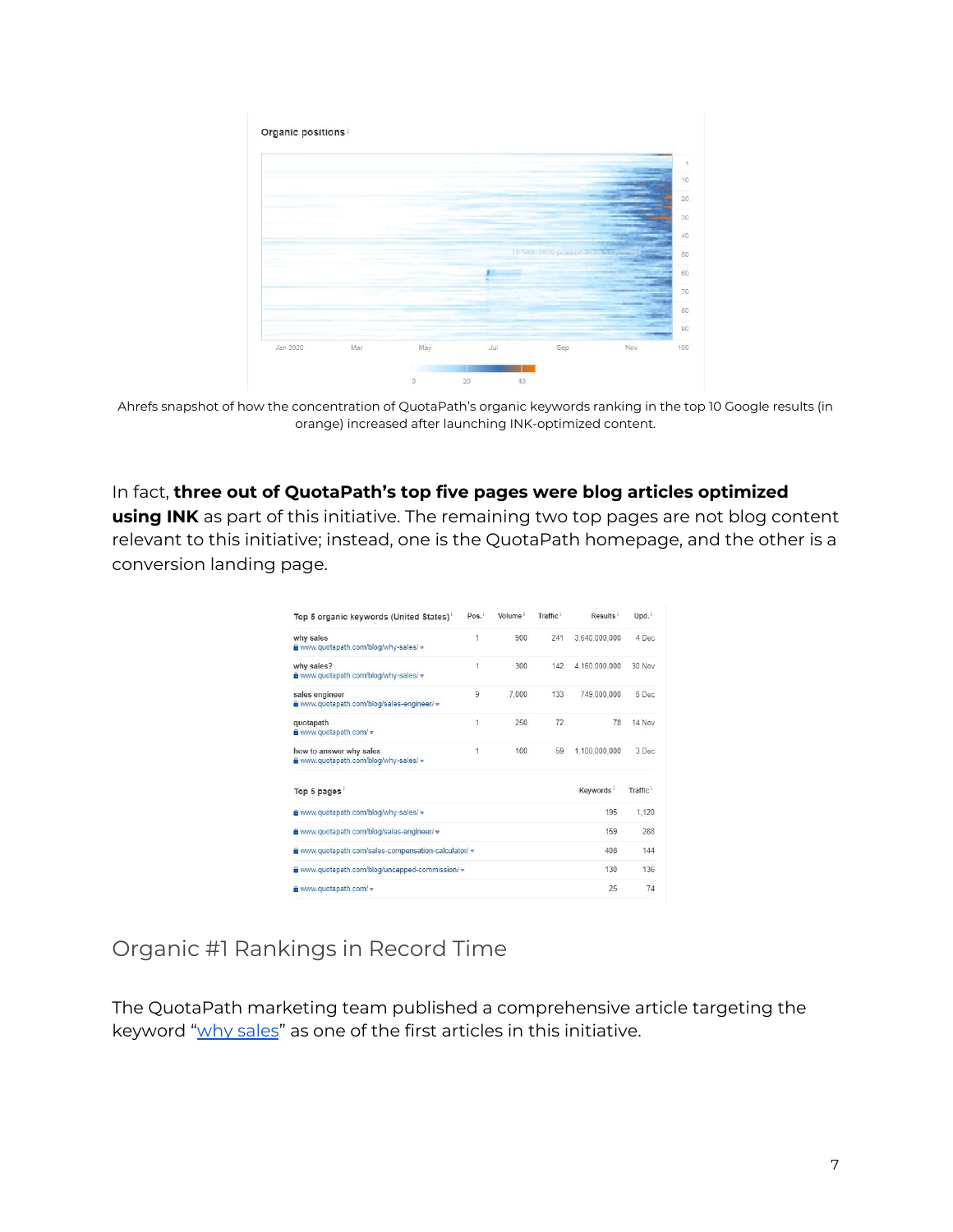

**In less than two months**, the article had conquered the **number one Google ranking** position for this keyword.

What's more, the article (and the QuotaPath brand) achieved this extremely visible position with practically no backlinks.



### Conquering Snippets Like Never Before

This initiative not only dramatically increased QuotaPath's number one ranking positions, but also moved the brand into the very visible "Position 0" Snippets.

Take this article targeting the keyword "uncapped [commission,"](https://www.quotapath.com/blog/uncapped-commission/) for example.

**In just six weeks**, **the article rose to dominate every other piece of content** in this intent group by capturing this coveted snippet opportunity. This means QuotaPath's brand is the first thing users see for this search, making the competition all but disappear behind QuotaPath's ranking success.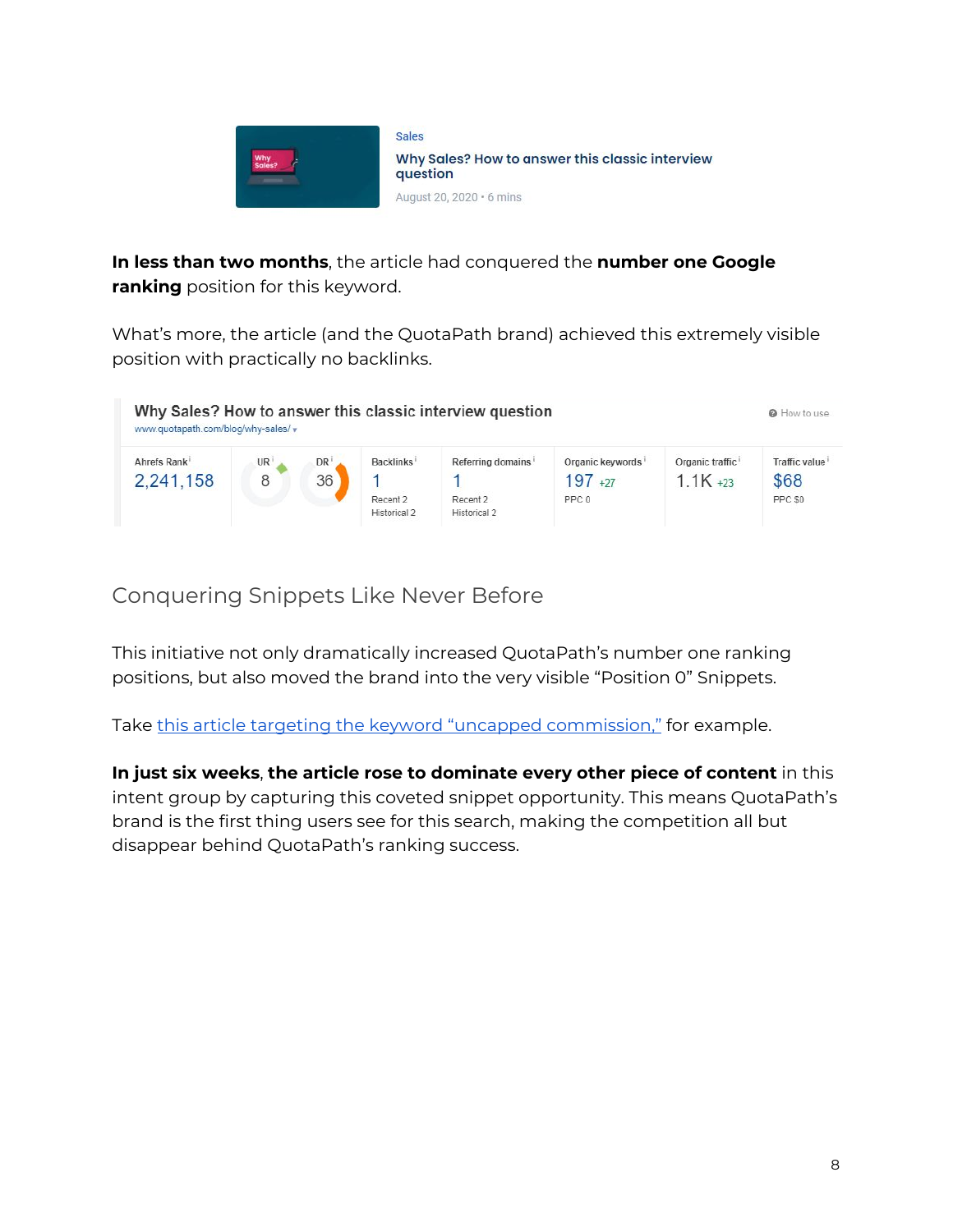

Furthermore, this content achieved the top spot with **zero backlinking**.

| www.quotapath.com/blog/uncapped-commission/ v |           |                 |                          | Stop using "uncapped commission" in your sales job descriptions |                  |                 | <b>O</b> How to use |
|-----------------------------------------------|-----------|-----------------|--------------------------|-----------------------------------------------------------------|------------------|-----------------|---------------------|
| Ahrefs Rank                                   | <b>UR</b> | DR <sup>1</sup> | Backlinks <sup>®</sup>   | Referring domains                                               | Organic keywords | Organic traffic | Traffic value       |
| 2.241.158                                     | 8         | 36              | NO DATA                  | NO DATA                                                         | $133 + 33$       | $136 + 36$      | \$13                |
|                                               |           |                 | Recent 2<br>Historical 2 | Recent 2<br>Historical 2                                        | PPC 0            |                 | PPC \$0             |

Another example is this article targeting the keyword "sales [engineer](https://www.quotapath.com/blog/sales-engineer/)." **Within one month, the article captured this snippet**, and as a result, the most visible ranking opportunity for this keyword.



Compare That to QuotaPath's Non-INK Optimized Content

The first thing you'll notice when you compare the stellar results of the INK-optimized articles to an [older](https://www.quotapath.com/blog/recording-sales-calls/) post *[not](https://www.quotapath.com/blog/recording-sales-calls/)* [optimized](https://www.quotapath.com/blog/recording-sales-calls/) using INK is that this post is not among QuotaPath's top content.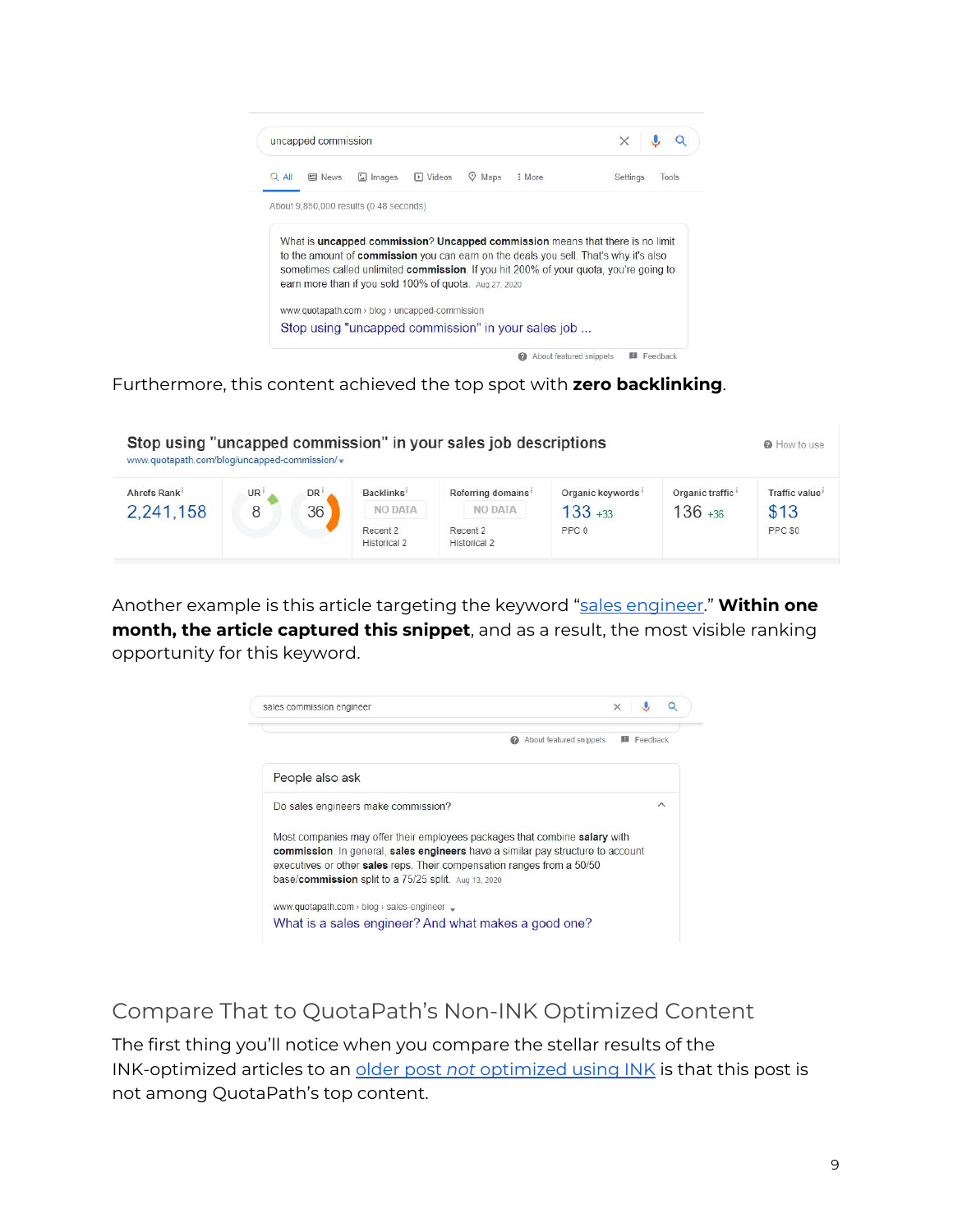Additionally, even five months after publication, the article is only capturing two keywords.

| The benefits to recording sales calls<br>www.quotapath.com/blog/recording-sales-calls/ v |                |                 |                                   |                                     |                  |                              | <b>O</b> How to use  |
|------------------------------------------------------------------------------------------|----------------|-----------------|-----------------------------------|-------------------------------------|------------------|------------------------------|----------------------|
| Ahrefs Rank <sup>1</sup><br>2,241,158                                                    | <b>UR</b><br>8 | <b>DR</b><br>36 | Backlinks <sup>1</sup><br>NO DATA | Referring domains<br><b>NO DATA</b> | Organic keywords | Organic traffic <sup>i</sup> | <b>Traffic value</b> |
|                                                                                          |                |                 | Recent 0<br>Historical 0          | Recent 0<br>Historical 0            | PPC 0            |                              | PPC SO               |

Moreover, despite some steady ranking gains, the content is stuck on the third and fourth pages of Google search results. Since the article is not ranking competitively for these keywords, they are not driving any traffic to the QuotaPath domain.

| $M = 2$ More $\blacktriangledown$ |                     |                                  |           |                    |                                                                   |
|-----------------------------------|---------------------|----------------------------------|-----------|--------------------|-------------------------------------------------------------------|
| Keyword                           | Volume <sup>1</sup> | KD <sup>i</sup> CPC <sup>1</sup> | Traffic 1 | Position           | URL                                                               |
| sales recording                   |                     | $200 \t 38 -$                    |           |                    | 0.22 25 15 <b>a</b> www.quotapath.com/blog/recording-sales-calls/ |
| recording sales                   |                     |                                  |           | 20 28 - 0.00 38 15 | a www.quotapath.com/blog/recording-sales-calls/ v                 |

#### Where SEM Failed, INK SEO Delivered

Budget reallocations in the wake of the COVID-19 pandemic forced QuotaPath to scale back the paid advertisements it traditionally relied on, and instead focus more heavily on organic growth.

Before QuotaPath launched its INK-optimized content, traffic value was at about \$162. Three months later, QuotaPath's traffic value had increased by 784%.

| Ahrefs Rank      | UR <sup>1</sup>            | DR <sup>1</sup> | <b>Backlinks</b>               | Referring domains <sup>1</sup> | Organic keywords <sup>1</sup> | Organic traffic <sup>i</sup> | Traffic value |
|------------------|----------------------------|-----------------|--------------------------------|--------------------------------|-------------------------------|------------------------------|---------------|
| 2,241,158        | 35                         | 36              | $426 - 1$                      | 134                            | $2.5K + 206$                  | $2.1K + 282$                 | \$2.6K        |
|                  |                            |                 | Recent 765<br>Historical 1.62K | Recent 163<br>Historical 222   | PPC <sub>0</sub>              |                              | PPC SO        |
|                  |                            |                 |                                |                                |                               |                              |               |
| Backlink profile | Organic search Paid search |                 |                                |                                |                               |                              |               |

It continues to climb as QuotaPath's website captures more and more of the high-value keywords the initiative is targeting.